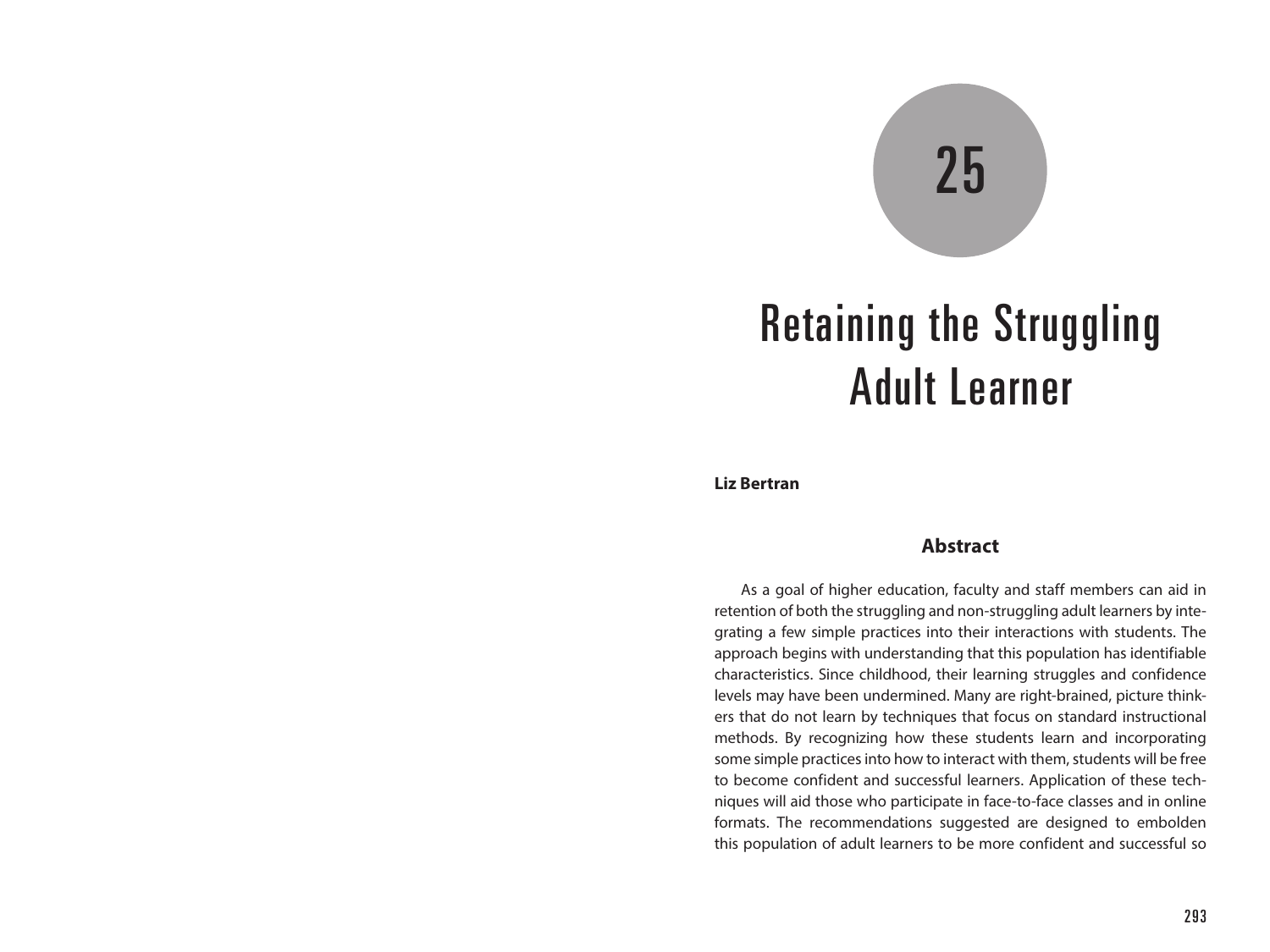that they can accomplish their goals; and also have the outcome of better retention.

#### **Overview**

"As many as 15–20% of the population as a whole, have some form of dyslexia" according to the American Dyslexia Association (Bardsley, 2015, para. 1); yet it is imperative to understand that they are bright learners. According to Davis (2010), "Dyslexia is the result of a perceptual talent. In some situations, the talent becomes a liability. The individual doesn't realize this is happening because use of the talent has become integrated into the thought process. It began very early in life and by now it seems as natural as breathing" (Davis, 2010, p. 6). Adult students already have ample challenges (family, jobs, finances, etc.) and to add the strain of a learning difference only complicates matters. Since student retention can be associated with the ability to process information and sustain attention, providing understanding support and techniques for faculty and staff to support different learners can enable students to be successful and will ultimately improve retention rates.

### **Review of the Literature**

Currently, a large portion of the adult population struggles with processing information. Educators in higher education must understand these conditions, and then find and implement strategies so that affected students can be more successful in the classroom. Students who struggle with processing information typically have common elements. Picture-thinking speed is approximately a thousand times faster than word thinking. Where the average brain processes at thirty-two pictures/second; word thinking is at a mere one hundred to two hundred words per minute. According to the Mayo Clinic, "Dyslexia symptoms in adults are similar to those in children" (Smarter, n.d., para. 3). Since childhood, they were told they were slow, lazy, or that they did not try hard enough. Perhaps even worse, they were placed in inadequate, "slow" reading groups, adding to the stigma and providing a message that they were unlikely to be successful as adult learners. All of these elements add up to a loss of self-confidence, which

eventually leads to feelings of rejection and isolation. As adults, they often work at jobs where they can hide their difficulties from coworkers.

Although they are easily frustrated at tasks in which they have to use sequential skills, they excel when it comes to using their visual-spatial/kinesthetic abilities. Commonly, they have difficulties with spelling, correct grammar/punctuation usage, concentration, clear handwriting, reading and speaking, reading out loud, note taking, time management, et cetera (The Dyslexia Center, 2016). Contrary to popular belief, language-processing issues are far more complex than the classic letter reversal problems; however, often dyslexics find it hard to recognize words without pictures such as "and" or "the." To some, it appears as if the alphabet is dancing, wiggling, fading in/out, or more frustrating yet, lines seem to appear and disappear. Add to all this the usual challenges that all adults face such as long working hours, family difficulties, financial struggles, and it is understandable why many adult students do not persist in college. Heavy emphasis today is placed on identifying and helping our younger student population, but what about those adults who have slipped through the cracks?

# **Integration into the Student Experience**

When students (who learn differently) are free to learn in an open and accepting atmosphere, they are more likely to be successful. It's not a matter of catering to them, but instead it's a matter of encouraging them to be the most successful that they can be. When students aren't able to keep up, the stress that occurs creates a continuous downward spiral, and before you know it, they are dropping out of classes and eventually dropping out of their programs altogether. Implementation of the following techniques will aid higher education to retain struggling adult students:

- 1. Most individuals who struggle with processing information tend to be visual learners. Whenever possible, the practice of making pictorial analogies to make a point will enable understanding.
- 2. Mind mapping (a simple graphical way to represent ideas) (Litemind.com, n.d.) has proved to be helpful.
- 3. Since some adult learners experience mental images as reality, instructors who can make comparisons to something tangible in life will be more effective at improving understanding.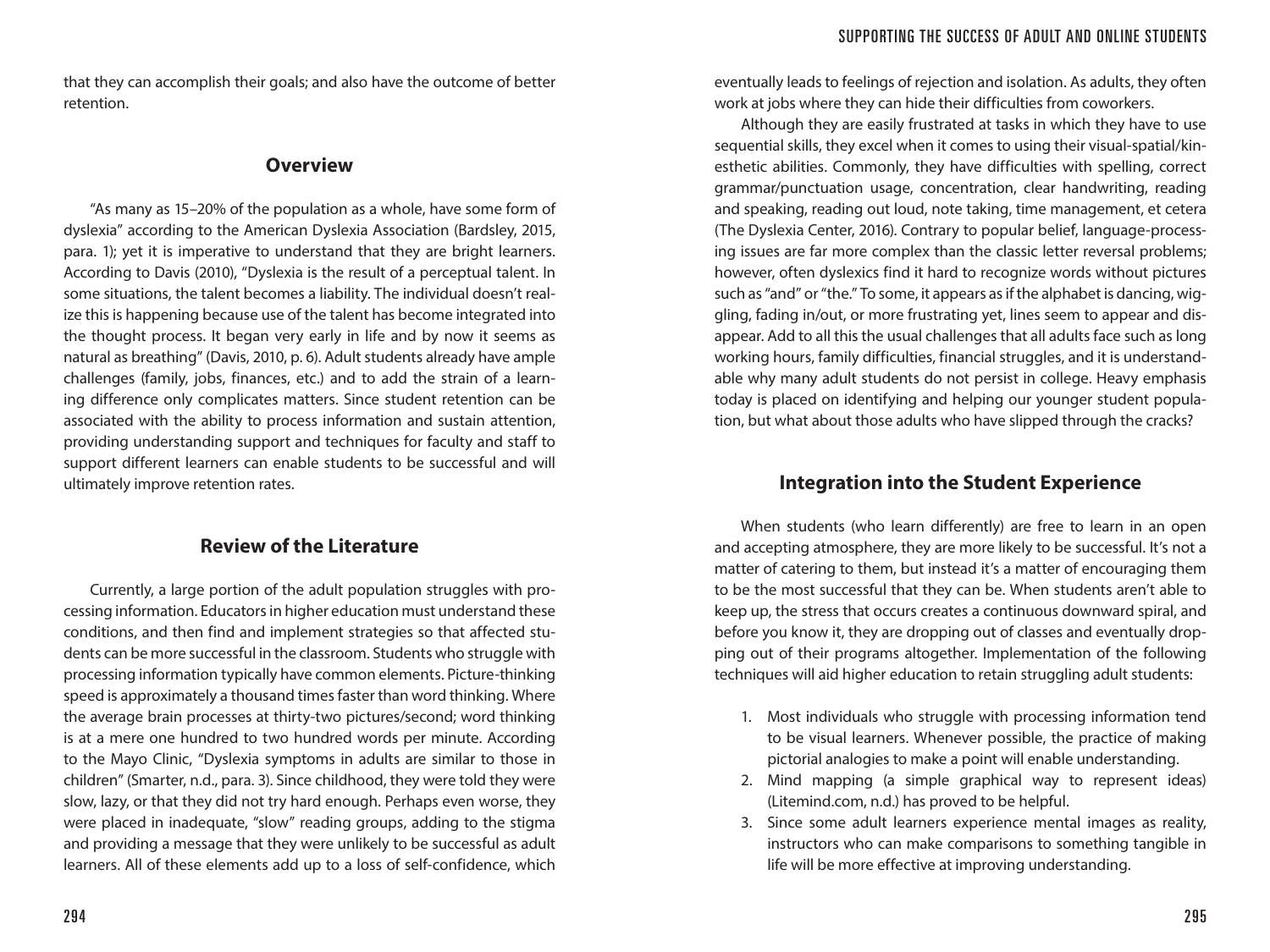- 4. To reach the curious, intuitive, insightful, "out of the box" thinkers, voice modulation and expressive body language when speaking are useful for the struggling learners.
- 5. Because verbal dialogue can be confusing, explaining what you plan to convey to them would be a worthy goal at the beginning and at the end of a discussion.
- 6. Keep messages short and to the point. Break things down into chunks.
- 7. As much as possible, for handouts, e-mails and tests, usage of larger font sizes, bullet points, and colors will enable struggling students to receive clearer messages.
- 8. Summarize as often as possible.
- 9. For advisors, when it's obvious that a student isn't understanding a communication via e-mail, pick up the phone and call. Better yet, have them stop by so that you can talk in person.
- 10. Coach instructors and staff about how to identify the signs of a struggling student so that the practice of more effective communication skills with their students can occur. Some identifiers are (LoGiudice, 2008, para. 1–4):
	- a. Has problems passing tests (SAT, ACT, WEST-B, NES, etc.), which can immobilize them from continuing on with their dream careers
	- b. Will often state that they learn best by doing
	- c. Often avoid reading out loud
	- d. Might talk about struggling in school while growing up
	- e. Loud noises can pull them off the tasks at hand
	- f. Are embarrassed about previous poor grades
	- g. Know what they want to say but often have problems verbalizing it clearly for others
	- h. May appear to be understanding verbal communication, but later it is revealed that they did not understand
	- i. Can often appear confused in stressful situations
	- j. Often unable to show steps of math problems on paper, but can come up with correct answers
	- k. Sometimes totally dependent on calculators or counting on fingers
	- l. Can be consistently late or obsessively early and struggle with estimating the passing of time
- m. Often dependent on spouses/parents/friends to write papers for them
- 11. If a student has revealed that he/she has any type of learning disability, ask them if they have checked into receiving accommodations provided by the university.
- 12. Dyslexia tests—"these days most schools and colleges have made it mandatory for every student to take a dyslexia test. This helps the management to identify those with dyslexia and provide them with proper support and encouragement" (The Dyslexia Center, 2016, para. 11). A quick unofficial test for dyslexia can be found at the following link (www.testdyslexia.com). An official diagnosis can be obtained by finding an educational psychologist, neuropsychologist, or other learning disability specialist.
- 13. Encourage these individuals to learn relaxation techniques—such as those used in the Davis method (Davis, 2010).
- 14. Seeking outside help for dyslexia or other learning disabilities should be encouraged.

The strategies outlined above can best be used in a face-to-face classroom setting, but awareness of these techniques can help students taking classes online as well. Specifically this would be when dealing with discussion boards, e-mails to students, phone calls, et cetera.

# **Proven Practices, Examples, and Results**

In the quest to determine how to help adult students be successful, it is imperative to understand that they are all learning-abled people. Studies have shown that brain scans of the left and right hemispheres of the brain in a "normal" reader show activation in the left hemisphere (often referred to as the *reading pathway* in the brain). In comparison, the brain scans of students who struggle with processing information (such as those who deal with dyslexia) have greater activation in the right side of the brain during reading. This is the part of the brain that they use to read. Many methods created to assist right-brain readers aim to activate or strengthen the left side, but the best method for working with them is an approach that harnesses the already active pathway in the right side of the brain